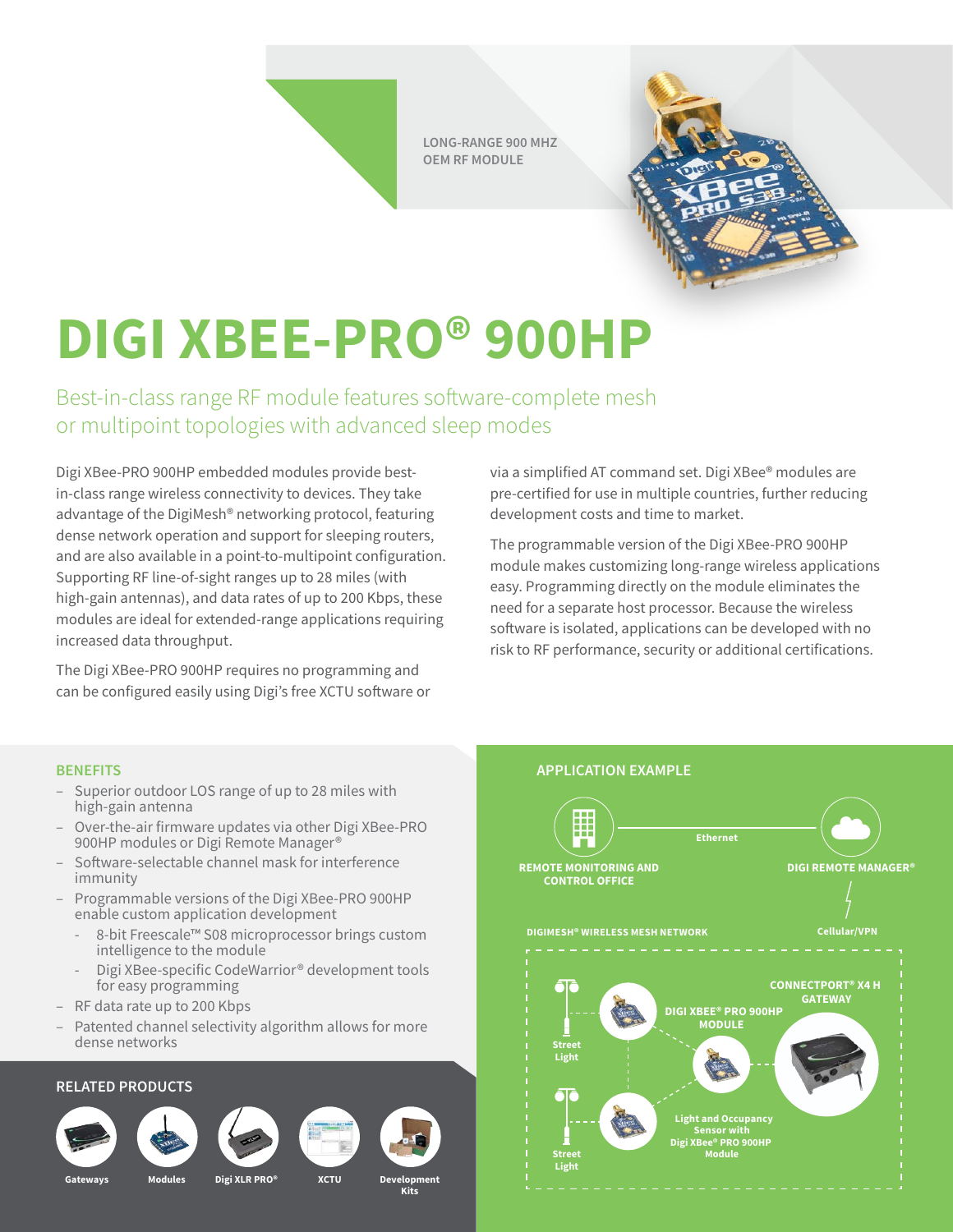| <b>SPECIFICATIONS</b>               | Digi XBee-PRO® 900HP                                                                            | Programmable Digi XBee-PRO® 900HP |
|-------------------------------------|-------------------------------------------------------------------------------------------------|-----------------------------------|
| <b>HARDWARE</b>                     |                                                                                                 |                                   |
| <b>PROCESSOR</b>                    | ADF7023 transceiver, Cortex-M3 EFM32G230 @ 28 MHz; Programmable includes: Freescale MC9S08QE32  |                                   |
| <b>FREQUENCY BAND</b>               | 902 to 928 MHz, software selectable channel mask for interference immunity                      |                                   |
| <b>ANTENNA OPTIONS</b>              | Wire, U.FL and RPSMSA                                                                           |                                   |
| PERFORMANCE                         |                                                                                                 |                                   |
| <b>RF DATA RATE</b>                 | 10 Kbps or 200 Kbps                                                                             |                                   |
| <b>INDOOR/URBAN RANGE</b>           | 10 Kbps: up to 2000 ft (610 m); 200 Kbps: up to 1000 ft (305 m)                                 |                                   |
| <b>OUTDOOR/ LINE-OF-SIGHT RANGE</b> | 10 Kbps: up to 9 miles (15.5 km); 200 Kbps: up to 4 miles (6.5 km) (with 2.1dB dipole antennas) |                                   |
| <b>TRANSMIT POWER</b>               | Up to 24 dBm (250 mW) software selectable                                                       |                                   |
| <b>RECEIVER SENSITIVITY</b>         | -101 dBm @ 200 Kbps, -110 dBm @ 10 Kbps                                                         |                                   |
| <b>FEATURES</b>                     |                                                                                                 |                                   |
| <b>DATA INTERFACE</b>               | UART (3V), SPI                                                                                  |                                   |
| <b>GPIO</b>                         | Up to 15 Digital I/O, 4 10-bit ADC inputs, 2 PWM outputs                                        |                                   |
| <b>NETWORKING TOPOLOGIES</b>        | DigiMesh, Repeater, Point-to-Point, Point-to-Multipoint, Peer-to-Peer                           |                                   |
| <b>SPREAD SPECTRUM</b>              | FHSS (Software Selectable Channels)                                                             |                                   |
| PROGRAMMABILITY                     |                                                                                                 |                                   |
| <b>MEMORY</b>                       | N/A                                                                                             | 32 KB Flash / 2 KB RAM            |
| <b>CPU/CLOCK SPEED</b>              | N/A                                                                                             | HCS08 / Up to 50.33 MHz           |
| <b>POWER</b>                        |                                                                                                 |                                   |
| <b>SUPPLY VOLTAGE</b>               | 2.1 to 3.6 VDC                                                                                  | 2.4 to 3.6 VDC                    |
| <b>TRANSMIT CURRENT</b>             | 215 mA                                                                                          | 229 mA                            |
| <b>RECEIVE CURRENT</b>              | 29 mA                                                                                           | 44 mA                             |
| <b>SLEEP CURRENT</b>                | 2.5 uA                                                                                          | 3 uA                              |
| REGULATORY APPROVALS                |                                                                                                 |                                   |
| FCC (USA)                           | MCQ-XB900HP                                                                                     |                                   |
| IC (CANADA)                         | 1846A-XB900HP                                                                                   |                                   |
| <b>C-TICK (AUSTRALIA)</b>           | Yes                                                                                             |                                   |
| <b>ANATEL (BRAZIL)</b>              | Yes                                                                                             |                                   |
| <b>IDA (SINGAPORE)</b>              | Yes                                                                                             |                                   |





 $\bar{\delta}$